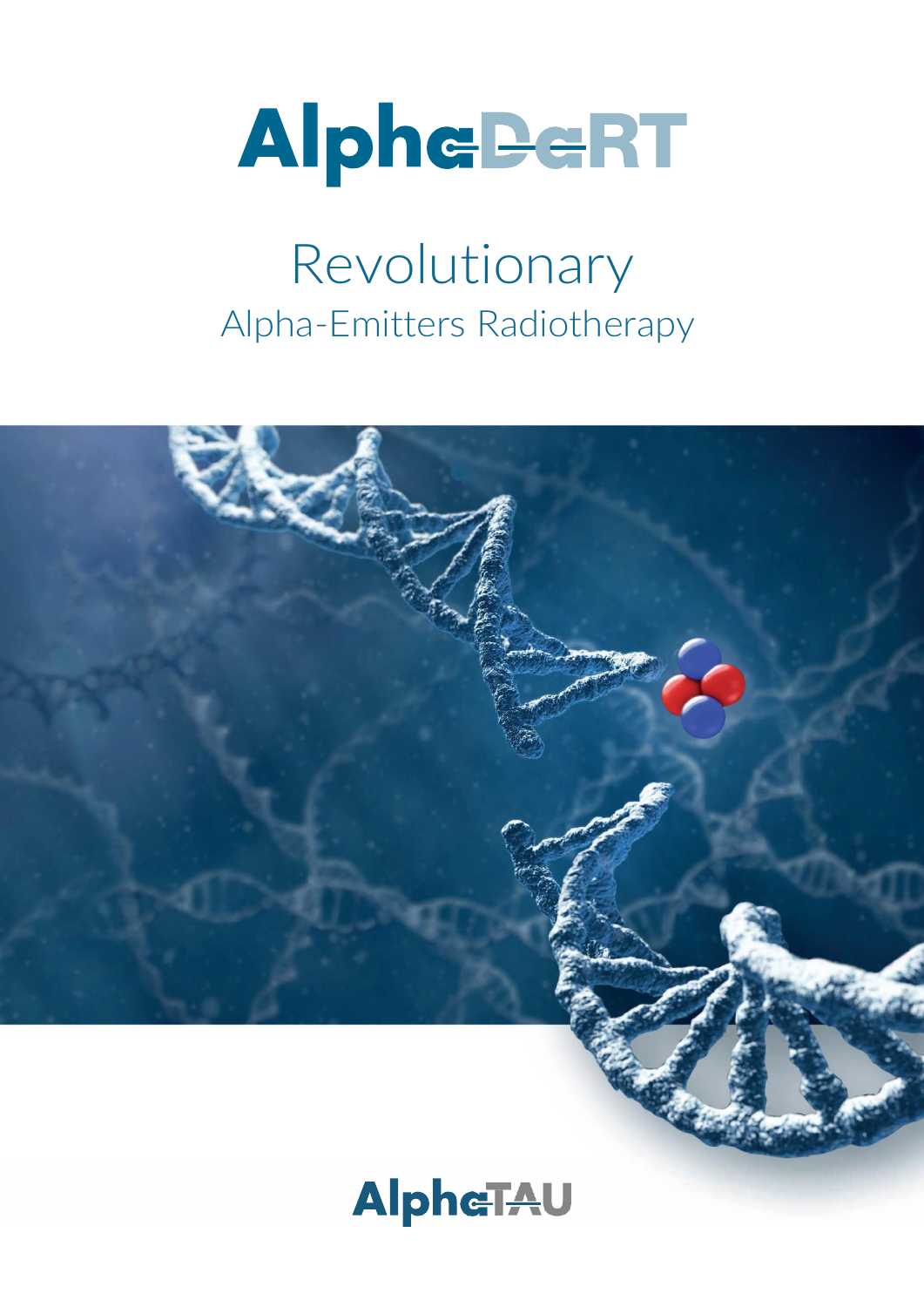# Alpha for Radiotherapy?

### Leveraging the Destructive Power of Alpha Particles

Alpha particles are known to be highly destructive to cancerous cells regardless of the cell's lifecycle stage or level of oxygenation. Alpha particles directly damage the cell DNA, creating complex double-strand breaks that are lethal to the tumor. However, the short range of alpha particles in tissue (<0.1 mm) had, in the past, made them impractical for treating solid tumors.

#### Enabling the Treatment of Solid Tumors

Alpha DaRT (Diffusing Alpha-emitters Radiation Therapy) enables the use of alpha radiation for the treatment of solid tumors. Within a few mm radius from the Alpha DaRT source, there is a zone of high local alpha radiation level, which drops off rapidly further out. This zone provides a highly conformal local dose of radiation to the tumor.



The Alpha DaRT treatment is delivered by intratumoral insertion of Alpha DaRT seeds which are similar in size and shape to fiducial markers. The seed's surface contains Radium-224 atoms which have a short halflife of 3.7 days. When the Radium decays, its short-lived daughters are released from the seed, and disperse in the tumor, and emit high-energy alpha particles which destroy the tumor. The high relative biological effectiveness (RBE) of alpha particles enables the use of extremely low radiation levels and thereby ensures a mild safety profile with low risk for both the patient and the medical staff.



The figure above shows how Radium-224 implanted into a tumor undergoes decay by emitting an energetic alpha particle and, through recoil energy, a daughter atom Radon-220 is released into the tumor tissue. Subsequently, other daughter atoms are released until the decay chain ends with a stable Pb-208 isotope in very small quantities that are not dangerous to the body. The alpha-emitting atoms diffuse up to a few millimeters in the tumor, allowing the radiation to cover a zone with a diameter of up to 5mm.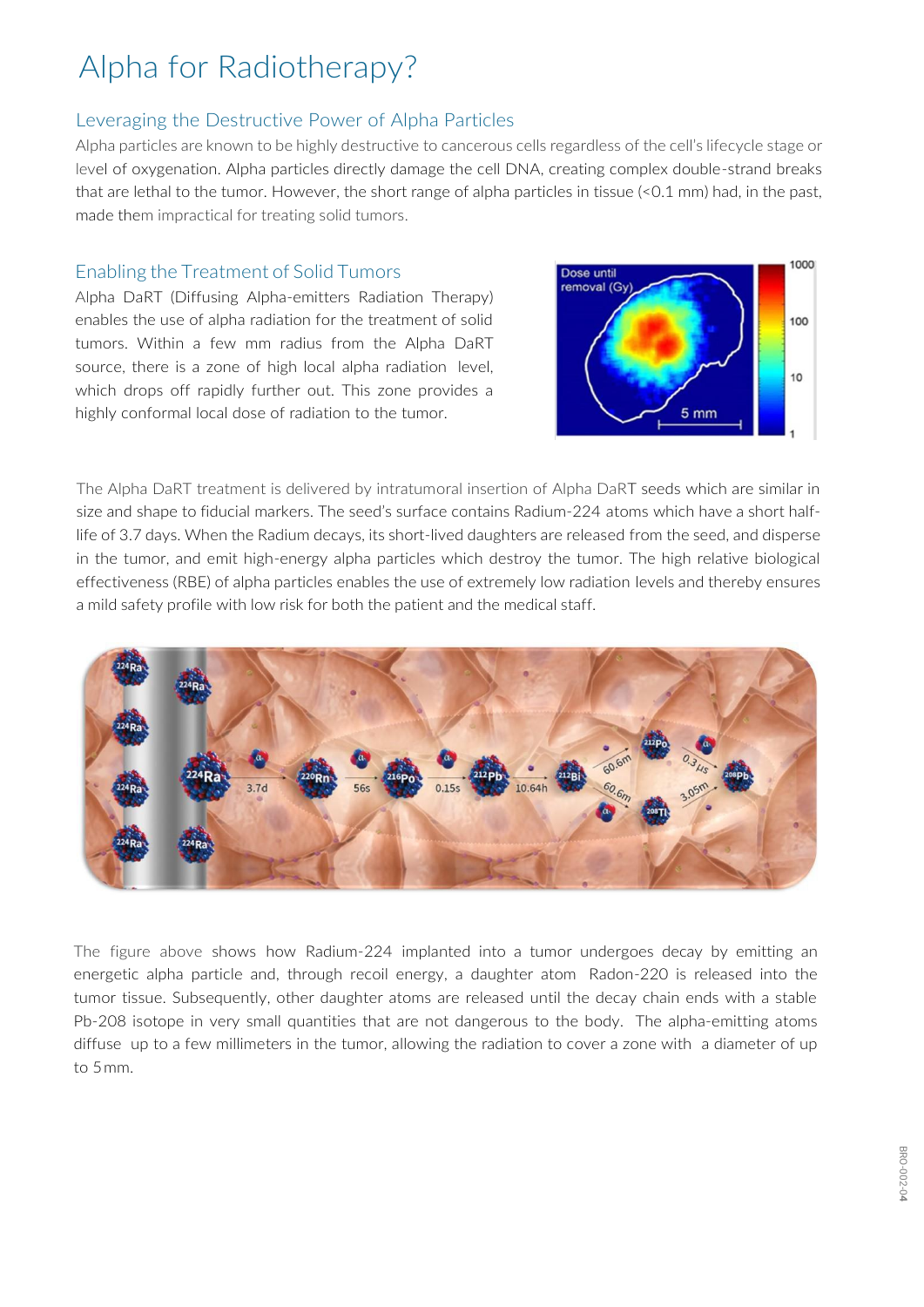# Alpha DaRT Clinical Trials

#### Clinical Collaborations Worldwide

The Alpha DaRT cancer treatment is currently being investigated in clinical trials at leading cancer centers worldwide, such as Memorial Sloan Kettering New York (USA), University of Montreal (Canada), and National Cancer Center (Japan). Indications include skin cancer, oral cavity cancer and breast cancer. Further trials are in process for the investigation of additional cancer indications.

### **AlpheDeRT** Advantages



✓ Highly potent and conformal, spares healthy tissue

- ✓ Enhancessystemicanti-tumorimmuneresponse
- $\checkmark$  Low local toxicity, no negative systemic effects
- $\blacktriangledown$  Proven safety for patient and caregivers
- $\checkmark$  Enables combination treatment or re-application
- $\checkmark$  Proven treatment efficacy for all solid tumors tested

#### Ultra-Minimally Invasive Disposable Applicators

Alpha Tau has developed disposable and easy-to-use applicators for the insertion of the Alpha DaRT seeds. Through ultra-minimally invasive procedures, Alpha DaRT enables the treatment of various anatomic areas in a safe and effective manner. The procedure does not require any capital equipment or special shielding.



#### Promising Clinical Results

Clinical results of the Alpha DaRT published in the International Journal for Radiation Oncology Biology, Physics, showed to be promising in terms of both safety and efficacy. The treatment was evaluated in 28 squamous cell carcinoma tumors of the skin and head & neck and achieved a >78% complete response rate despite the elderly (median age = 80.5 years) and heavily pretreated patient population. The treatment showed high safety with minimal local and no systemic toxicity.



\*The result of First-In-Human Trial of Squamous Cell Carcinoma